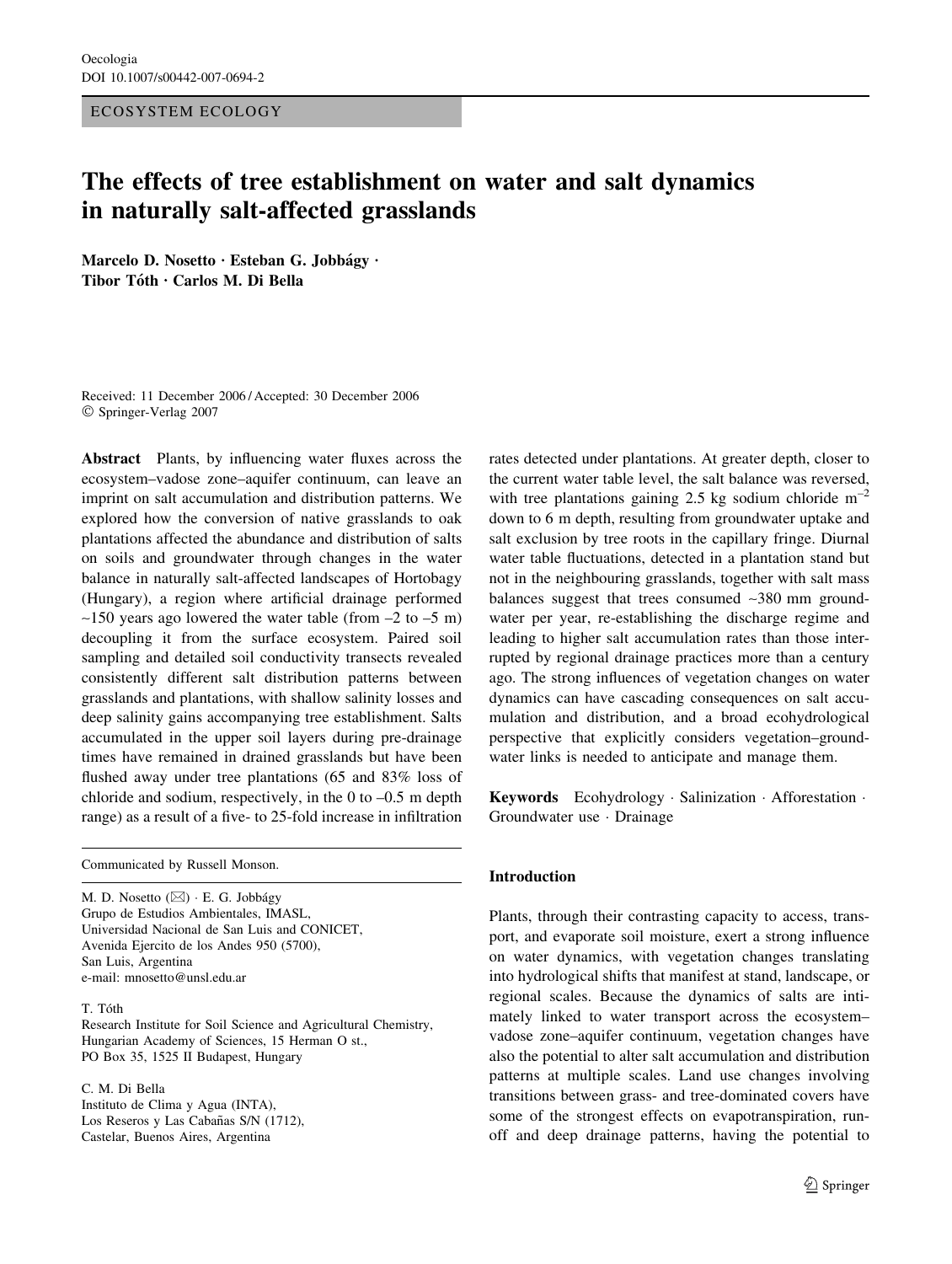redistribute salts. In this paper, we explore how the conversion of native grasslands to tree plantations affects the abundance and distribution of salts in the ecosystem– vadose zone–aquifer continuum of naturally salt-affected landscapes in the sedimentary plains of Hortobagy (Hungary), focusing on the patterns and mechanisms of water and salt transport shifts.

The effects of vegetation changes on salt accumulation often vary according to the spatial and temporal scale considered. For example, land use changes causing increased deep drainage, such as the replacement of dry forest with crops or pastures, can remove local soil salts through flushing in a few years (Scanlon et al. [2005\)](#page-9-0). In the longer term, however, the same land use change can facilitate salt transport to aquifers that, due to the increased recharge and rising water levels, may transport and release salts back to the surface in a low topographic position (George et al. [1997](#page-9-0)). This situation has been observed in Western and Southern Australia and the Sahel (Culf et al. [1993;](#page-9-0) Wood [1924](#page-10-0)) where the scale of vegetation changes has been regional.

While most of the knowledge about the effects of vegetation change on salt dynamics derives from deforestation situations, the reverse change, namely grassland afforestation, has also the potential to modify salt dynamics through at least two mechanisms: higher evapotranspiration rates driving the onset of groundwater discharge and salt build up and increased soil macroporosity enhancing water infiltration and salt flushing. Compared with grasses, trees often present higher evaporative capacity, dictated by greater aerodynamic conductance and deeper root systems (Canadell et al. [1996](#page-9-0); Kelliher et al. [1993\)](#page-9-0). When this greater evapotranspiration capacity occurs through groundwater use, tree establishment on grasslands can trigger groundwater and soils' salinization (Heuperman [1999;](#page-9-0) Jobbágy and Jackson [2004](#page-9-0)). By means of higher root density, litter amount and mesofaunal activity, tree sites often exhibit better soil physical properties for water movement in comparison with grasslands (Devitt and Smith [2002;](#page-9-0) Dunkerly [2000\)](#page-9-0). When this soil improvement translates to an enhanced downward movement of water, decreased runoff, increased infiltration and salt flushing are expected results of tree establishment (Eldridge and Freudenberger [2005;](#page-9-0) Mishra et al. [2004](#page-9-0)).

Naturally salt-affected grasslands occupy sedimentary plains worldwide. These ecosystems are located in humid and sub-humid climates and include regions such as the Great Plains of western Canada (FAO [1991\)](#page-9-0), Pampa Deprimida and Bajos Submeridionales in central Argentina (Lavado and Taboada [1988;](#page-9-0) Morras and Candioti [1982](#page-9-0)), the Carpathian basin (Hungary, Romania, Serbia and Slovakia) (Toth and Rajkai [1994](#page-10-0)) and the lowlands of western Siberia (Bazilevich [1965](#page-9-0)). Although rainfall, often exceeding the evapotranspiration outputs of grassland communities, could be enough to flush accumulated salts in these regions, low slope gradients leave water excesses within the region. This surplus water often causes shallow groundwater levels, favouring local discharge through plant transpiration, soil evaporation, or pond evaporation in the lowest landscape positions, with all these water evacuation pathways leading to salt accumulation. Reclamation measures aimed at interrupting the discharge regime by lowering the water table and channelling excess water to large rivers, as happened in Hungary  $\sim$ 150 years ago, have proved to be insufficient to solve the problem, because the poor soil physical properties hinder the salt leaching process (Schofield et al. [2001](#page-9-0); Szabolcs [1989\)](#page-9-0). Tree establishment in these situations could lead to contrasting outcomes, modifying water flows and processes operating in opposite ways. On the one hand, trees, through their greater rooting depth compared to grasses (Canadell et al. [1996](#page-9-0)), could re-establish the discharge regime interrupted by past reclamation leading to deeper salt accumulation (see Heuperman [1999](#page-9-0); Jobba´gy and Jackson [2004](#page-9-0)) but, on the other hand, the improved soil physical conditions generated by trees (Devitt and Smith [2002](#page-9-0)) could promote salt leaching from the upper soil layers (see Mishra et al. [2004](#page-9-0)).

In this study we explored how the establishment of oak plantations (Quercus robur L.) on naturally salt-affected grasslands of Hortobagy (Hungary) affected the distribution of salts in soils and groundwater. We linked shifts in salt and water dynamics based on the following hypotheses: (1) tree plantations, through the improvement of soil physical conditions, increase infiltration rate and promote leaching of salts from the upper soil layers; (2) the deeper root systems that tree plantations have in comparison with grasslands, result in groundwater use and salt accumulation in deep soil layers and aquifers. We explored these hypotheses across seven grassland–tree plantation pairs, combining salinity measurements based on electromagnetic induction techniques and soil coring with measurements of infiltration and pan evaporation rates as well as water table depth and soil water content records.

#### Materials and methods

## The region

The Great Hungarian Plain (Fig. [1\)](#page-2-0), covering  $47,000 \text{ km}^2$ of eastern Hungary, is a Quaternary sedimentary basin containing eolian and fluvial sediments where the extremely flat topography and the poor drainage network determine the presence of a shallow groundwater across most of the area (Szabolcs [1989](#page-9-0)). Before the hydrological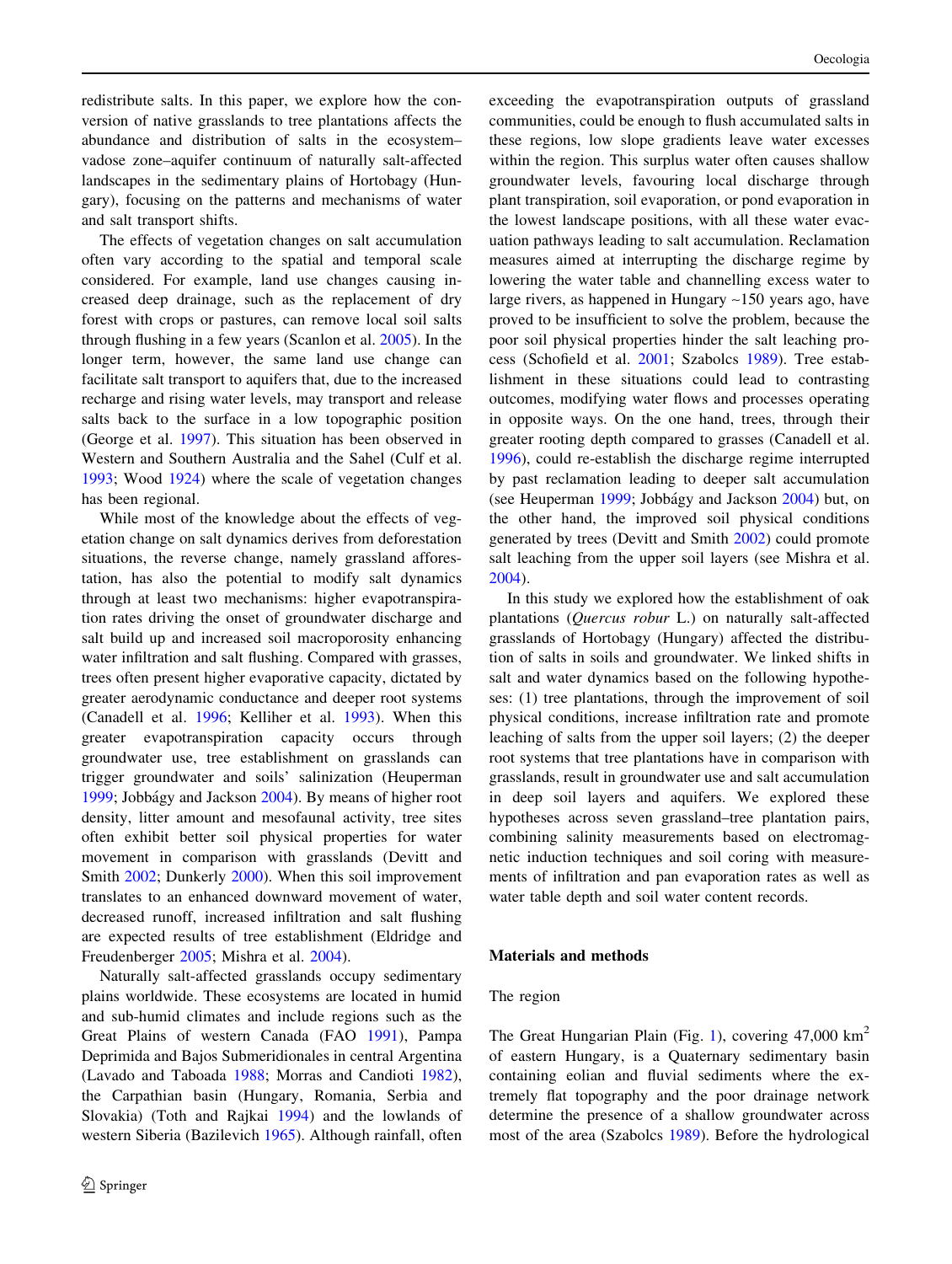<span id="page-2-0"></span>

Fig. 1 Study region showing the Great Hungarian Plain and the oak plantation and grassland pair studied in greater detail (Site E). Soil sampling was performed in transects parallel to the plantation edge. Apparent electrical conductivity was assessed in four transects crossing the plantation. Water table levels were monitored continuously during a 2.5-month period at two wells

regulation of the region, considerable parts of the Plain were permanently or temporarily inundated (Abrahám and Bocskai [1971\)](#page-9-0). These conditions, together with the poor soil hydrophysical properties, favoured the development of salt-affected soils, mainly solonetz and solonchak types (Schofield et al. [2001\)](#page-9-0). The native vegetation of the area is dominated by grasses and the mean annual temperature and precipitation approach  $10.2$ °C and 540 mm, respectively (Béla [1972](#page-9-0); Toth et al. [1991](#page-10-0)).

In the nineteenth century, artificial drainage operations were initiated across the Great Hungarian Plain and involved the regulation of the Danube and Tisza rivers and the construction of drainage channels towards them. Although this large operation led to a significant decline of groundwater levels, the results were not completely satisfactory because, in most places, salts still remain in the soil profile as a result of poor soil physical conditions preventing their leaching (Schofield et al. [2001](#page-9-0); Szabolcs [1989\)](#page-9-0). Soil properties here constrain land use options to the raising of livestock on native pastures (Abrahám and Bocskai [1971](#page-9-0)). However, several tree plantations have been established during the last century as an alternative use of these soils, providing a useful setting to explore the effects of grassland afforestation on water and salt dynamics.

# Study sites

The study sites were located close to the city of Püspökladany (47°20'N, 21°06'E) in the Hortobágy National Park (Hungary). To explore the effects of tree establishment on salt and water dynamics of naturally salt-affected grassland, we carried out a space-for-time substitution approach (Pickett [1989\)](#page-9-0) selecting seven oak plantation—grassland pairs (sites A–G). The implicit assumption in this approach is that the initial edaphic variations between paired stands before tree establishment were negligible. Several factors provide support to this assumption warranting careful comparisons. Afforested stands were planted following fences and property limits (I. Csiha, personal communication) and their establishment was not biased towards a particular landscape unit or topographic position. A detailed topographic map of the area and direct observations in the field confirmed that both stands in each site were located at the same topographic situation. The differences in topographic levels between sampling sites were very small  $( $0.25 \, \text{m}$ )$ , which is of particular importance for this region considering that groundwater depth played a dominant role in the development of these soils (Szabolcs [1989](#page-9-0); Toth et al. [1991\)](#page-10-0). In addition, soil sampling transects in paired stands were separated by less than 80 m, which, together with the homogeneity of the loessic sediments of the Hortobagy region (Ábrahám and Bocskai [1971](#page-9-0)), hinders strong initial pedogenic variation across stands.

Selected plantations were 2–5 ha in size and were planted between 1930 and 1965. No fertilization or irrigation were ever applied and plantations were never thinned or pruned. Current oak density ranged from ~450 to  $\sim$ 800 trees ha<sup>-1</sup> and basal area from 25 to 40 m<sup>2</sup> ha<sup>-1</sup>. The understory was sparse and dominated by Fraxinus sp. Grassland stands were dominated by Alopecurus pratensis, Agropyron repens, Limonium gmelini and Festuca pseudovina and were neither fertilized nor irrigated. At three sites (E, F and G), soil texture contributed to an evaluation of the initial soil homogeneity between paired stands since it was unlikely to change in the time span of this study (Jenny [1941\)](#page-9-0). Sand, silt and clay contents (hydrometer method; Bouyoucos [1962\)](#page-9-0) did not differ significantly between tree and grassland stands at any given site ( $P > 0.10$  in most cases,  $n = 3$ ; Table [1\)](#page-3-0). However, some significant differences were observed across sites  $(P < 0.10, n = 2$  $(P < 0.10, n = 2$  $(P < 0.10, n = 2$ ; Table 1). The pattern of soil texture was characterized by a silty loam texture in shallow soil layers (0–10 cm depth) and a silty clay one in deeper horizons with the clay content reaching  $\sim 50\%$  (Fig. [2](#page-3-0)).

## Salt dynamics

We characterized salt accumulation patterns in two complementary ways. Surface salinity (<1.5 m) was assessed using electromagnetic induction techniques in the seven oak plantation–grassland pairs and in a subset of three of these sites a detailed soil characterization was performed up to a depth of 3 m based on soil sampling. In each stand >15 electromagnetic measurements were taken. In site E, four parallel transects crossing the plantation were established (Fig. 1). Measurements were taken every 5 m close to the plantation–grassland edges and every 10 m in the centre of the plantation. A satisfactory correlation was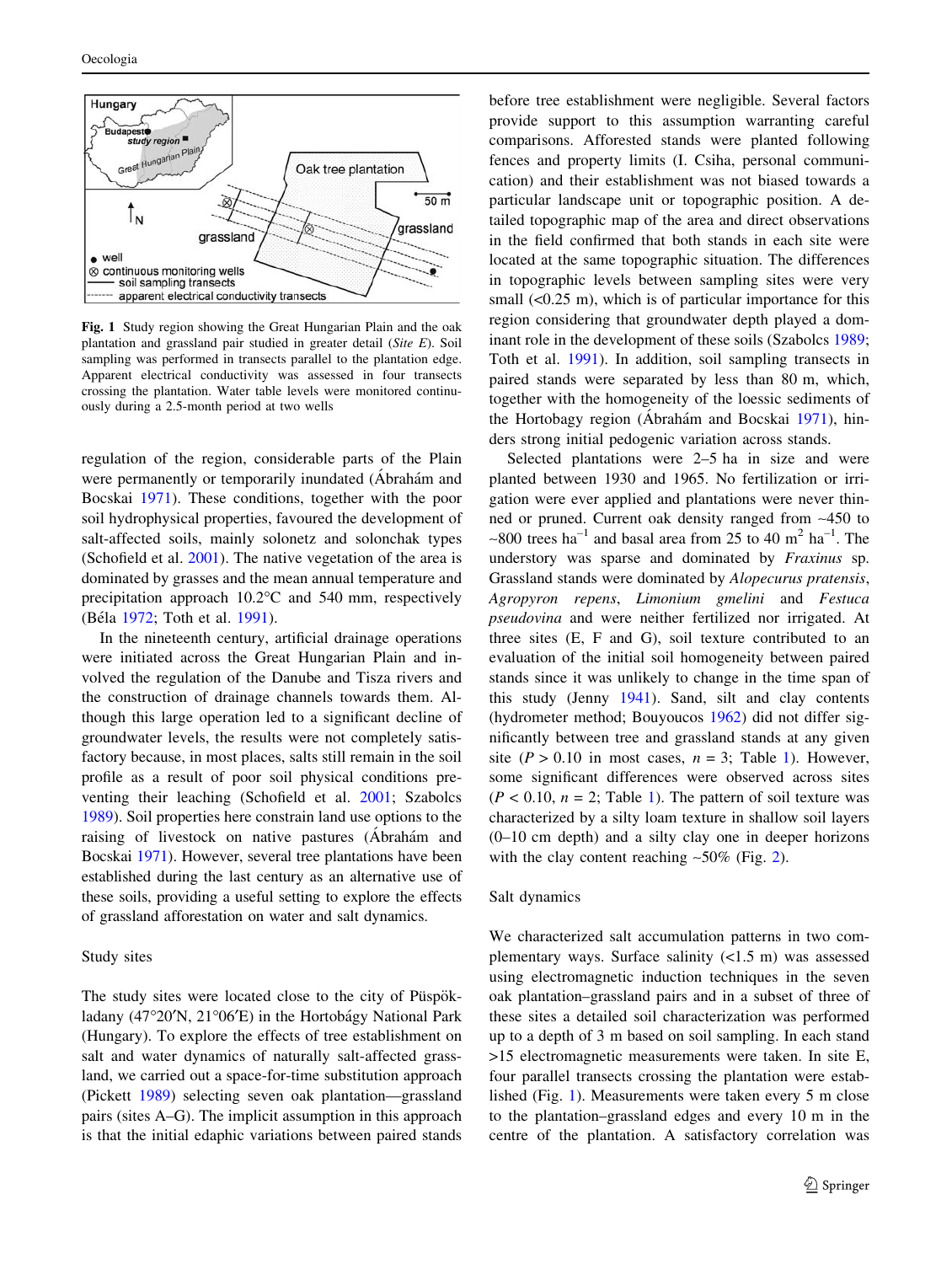| Depth<br>(cm) | P-value of vegetation effect |        |        |        |        |        |        |        |        | P-value of site effect |       |      |
|---------------|------------------------------|--------|--------|--------|--------|--------|--------|--------|--------|------------------------|-------|------|
|               | Clay                         |        |        | Silt   |        |        | Sand   |        |        | Clay                   | Silt  | Sand |
|               | Site E                       | Site F | Site G | Site E | Site F | Site G | Site E | Site F | Site G |                        |       |      |
| $0 - 10$      | 0.86                         | 0.78   | 0.70   | 0.61   | 0.11   | 0.44   | 0.67   | 0.13   | 0.32   | 0.001                  | 0.052 | 0.17 |
| $10 - 30$     | 0.69                         | 0.30   | 0.36   | 0.56   | 0.50   | 0.12   | 0.09   | 0.64   | 0.59   | 0.14                   | 0.44  | 0.65 |
| $30 - 50$     | 0.42                         | 0.89   | 0.97   | 0.45   | 0.65   | 0.43   | 0.60   | 0.20   | 0.16   | 0.006                  | 0.17  | 0.10 |
| $50 - 100$    | 0.60                         | 0.67   | 0.57   | 0.73   | 0.49   | 0.17   | 0.35   | 0.94   | 0.08   | 0.02                   | 0.04  | 0.29 |
| $100 - 150$   | 0.57                         | 0.51   | 0.12   | 0.51   | 0.98   | 0.18   | 0.35   | 0.16   | 0.23   | 0.04                   | 0.03  | 0.14 |
| 150-200       | 0.71                         | 0.48   | 0.49   | 0.74   | 0.66   | 0.18   | 0.07   | 0.09   | 0.52   | 0.008                  | 0.001 | 0.83 |
| $200 - 250$   | 0.42                         | 0.42   | 0.24   | 0.14   | 0.53   | 0.10   | 0.04   | 0.63   | 0.43   | 0.015                  | 0.15  | 0.38 |
| $250 - 300$   | 0.71                         | 0.18   | 0.16   | 0.34   | 0.19   | 0.14   | 0.11   | 0.64   | 0.95   | 0.04                   | 0.10  | 0.04 |

<span id="page-3-0"></span>Table 1 Evaluation of soil texture<sup>a</sup> differences across vegetation types and sites based on clay, silt and sand contents of eight layers. The probability values of the t-test (vegetation effect within site,  $n = 3$ ) and ANOVA (site effect,  $n = 2$ ) are indicated

Soil particle size distribution was determined by the hydrometer method (Bouyoucos [1962\)](#page-9-0)



Fig. 2 Soil particle size distribution through the soil profile for three sites (Sites E, F and G). Soil texture (sand, silt and clay  $\%$ ) was determined by the hydrometer method (Bouyoucos [1962\)](#page-9-0) ( $n = 3$  per stand)

obtained between electromagnetic measurements and soil conductivity measured in a 1:2.5 soil–water extract  $(r^2 = 0.91, P < 0.0001, n = 24).$ 

At sites E, F and G, mineral soil was sampled at depth intervals of 0–10, 10–30, 30–50, 50–100, 100–150, 150– 200, 200–250, 250–300 cm. At site E, two soil cores (one in the grassland and one in the plantation) were taken down to a depth of 6 m and soil sampled at 50-cm intervals. At each stand we randomly located four soil pits along a transect parallel to the grassland–plantation edge. Electrical conductivity, pH, chloride, and sodium content were determined in a 1:2.5 soil–water extract. Soil texture, determined by the hydrometer method (Bouyoucos [1962](#page-9-0)), was used to give a rough estimate of bulk density (Stefanovits [1981\)](#page-9-0). Groundwater was sampled for electrical conductivity, pH, chloride and sodium analysis in a threepoint transect crossing the plantation at site E (Fig. [1](#page-2-0)). Electrical conductivity was measured with a conductivity meter (Orion model 115; Orion Research, Mass.). Sodium and chloride concentrations were determined with ionselective electrodes (Frankenberger et al. [1996;](#page-9-0) Talibudeen [1991](#page-10-0)). The content of carbonates was assessed using Scheibler's method (Williams [1948\)](#page-10-0) and the pH with an electrode (Thomas [1996](#page-10-0)).

#### Water dynamics

We characterized soil moisture, soil water infiltration, pan evaporation and water table levels. Gravimetric water contents and ponded infiltration rates were determined at the same sites where soil sampling was done (sites E–G), while evaporation rates and water table dynamics were assessed only at site E. Infiltration measurements were performed using double-ring infiltrometer  $(615-805 \text{ cm}^2)$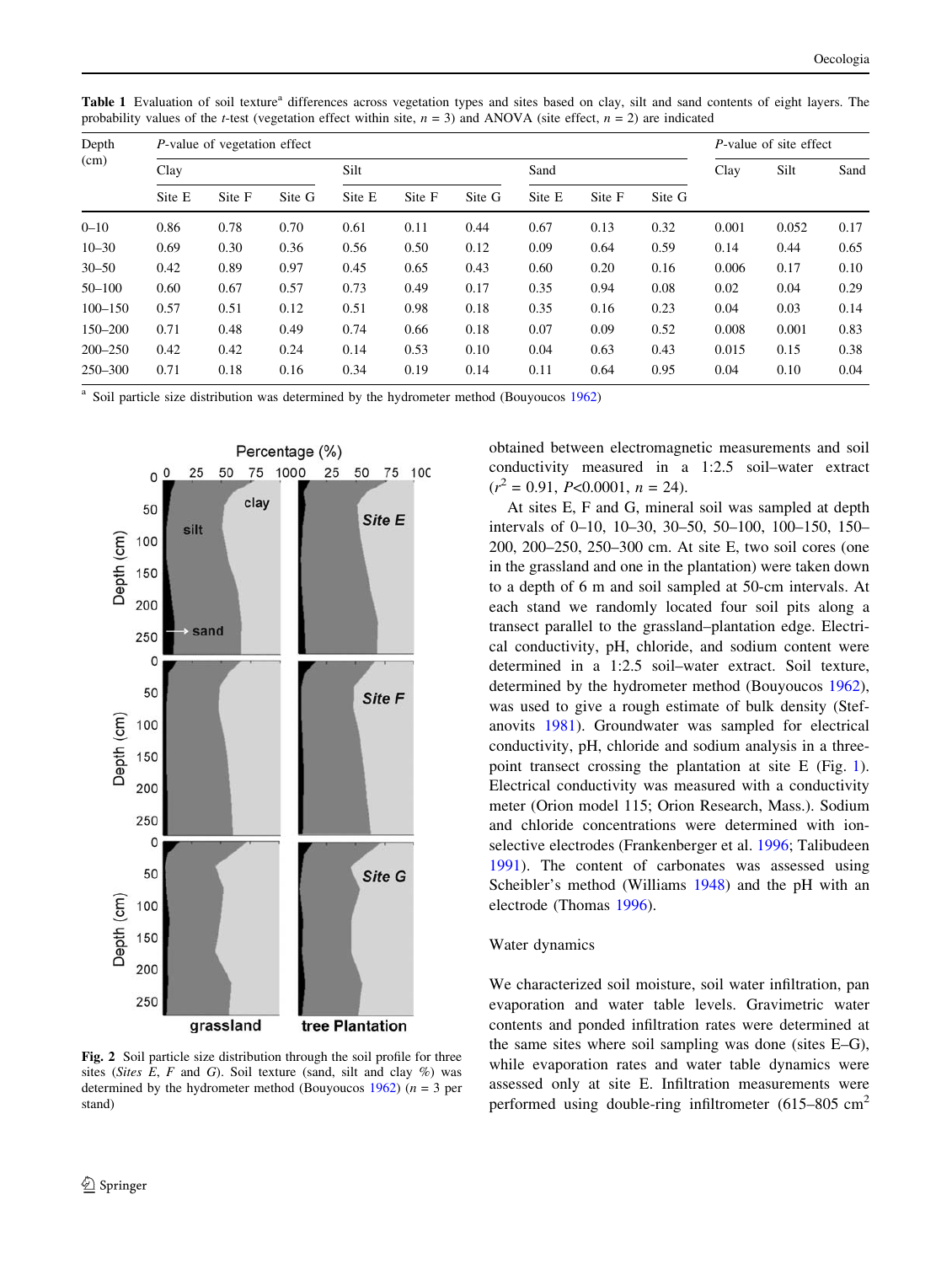<span id="page-4-0"></span>inner area of rings,  $n = 3$ ) (Ahuja et al. [1976\)](#page-9-0). We also performed pan evaporation measurements for 10 days (29 August 2005–6 September 2005) using micro-evaporimeters (10 cm diameter,  $n = 3$ ) placed on the ground (Feng et al. [2004\)](#page-9-0).

We examined diurnal fluctuations in groundwater levels as an indicator of groundwater use by the vegetation (Engel et al. [2005](#page-9-0); Loheide et al. [2005;](#page-9-0) White [1932\)](#page-10-0). For this purpose, we measured water table levels during a 72-day period covering the leaf fall stage (30 August 2005–9 November 2005). Two permanent monitoring wells were located 40 m from the plantation–grassland edge (see Fig. [1](#page-2-0)). We registered groundwater levels at high vertical (<3 mm) and temporal (30 min) resolutions using pressure transducers (model PDCR 830; Druck, Leicester, UK) connected to dataloggers (Level Tracker WLS-2109e; Telog Instruments, Rochester, N.Y.).

In order to estimate groundwater use by the vegetation we used two independent approaches: diurnal watertable fluctuations and chloride mass balance. We used the method proposed by Engel et al. ([2005\)](#page-9-0) where direct withdrawals from groundwater through transpiration ( $E_{\text{gw}}$ , mm day $^{-1}$ ) are calculated as:

$$
E_{\rm gw} = (24 \,\delta z/\delta t - \delta z_{\rm ref} + \delta z_{\rm pl}) \times \rm SY
$$

where  $\delta z/\delta t$  is the rate of increase in groundwater levels (mm  $h^{-1}$ ) from midnight to 4 a.m. multiplied by 24 to estimate inputs from the shallow aquifer in the surrounding grassland (Darcian flow),  $\delta z_{\text{ref}}$  represents regional groundwater fluctuations not associated with local influences and is estimated from net daily changes  $(m \, \text{day}^{-1})$  in the reference monitoring well in the grassland,  $\delta z_{\text{pl}}$  is the net change in plantation groundwater level over a 24-h period, and SY is the aquifer specific yield  $(m \, mm^{-1})$ , estimated as 0.026 according to Loheide et al. [\(2005](#page-9-0)) for silty sediments. The chloride balance approach is based on the conservative behaviour of this element (Walker [1998\)](#page-10-0) and the annual

average groundwater uptake  $(aE_{gw})$  by the vegetation is calculated as:

$$
aE_{\rm gw} = \frac{\Delta C l_{\rm soil}}{[C l]_{\rm gw} \times n}
$$

where,  $aE_{gw}$  (mm year<sup>-1</sup>) is the annual average net groundwater uptake rate  $(E_{gw}$ -deep drainage) over the plantation lifespan (n = 43 year),  $\Delta$  Cl<sub>soil</sub> (g m<sup>-2</sup>) is the plantation–grassland difference in total soil chloride down to the bottom of the rooting zone (6 m in this study) and  $\lbrack \text{Cl} \rbrack_{\text{ow}}$  (g  $\lbrack \rbrack^{-1}$ ) is the groundwater chloride concentration below the rooting zone.

# Results

#### Salt dynamics

Soils under grasslands and tree plantations displayed consistently different salt distribution patterns, with shallow salinity losses and deep salinity gains accompanying tree establishment. Salinity levels in the upper  $\sim$ 1.5 m of the soil, assessed by electromagnetic induction, were significantly higher under grassland stands throughout the seven grassland–oak plantation pairs considered (2.2-fold on average, ranging from 1.3- to threefold) (Fig. 3a). Conductivity transects performed at site E, showed a steep salinity change near the plantation edge and as close as 10 m from the plantation differences already became significant (1.36 and 0.47 dS  $\text{m}^{-1}$  for grassland and plantation, respectively;  $P < 0.01$ , paired  $t$ -test) (Fig.  $3b$ ).

In agreement with electromagnetic induction measurements, soil profiles showed higher electrical conductivity values in the upper soil layers of grassland stands, with differences being more evident at sites E and F (Fig. [4](#page-5-0)). Integrating the upper 2 m of the profile, the electrical



Fig. 3a, b Apparent electrical conductivity (ECa) measurements performed in seven plantation–grassland pairs. Mean values and SD of each site, as well as the mean value of the seven sites, are indicated

(a). Differences between and within sites were significant in all cases  $(P < 0.05)$ . Mean value and SD of four transects crossing site E are shown (b). Measurements were taken every 5–10 m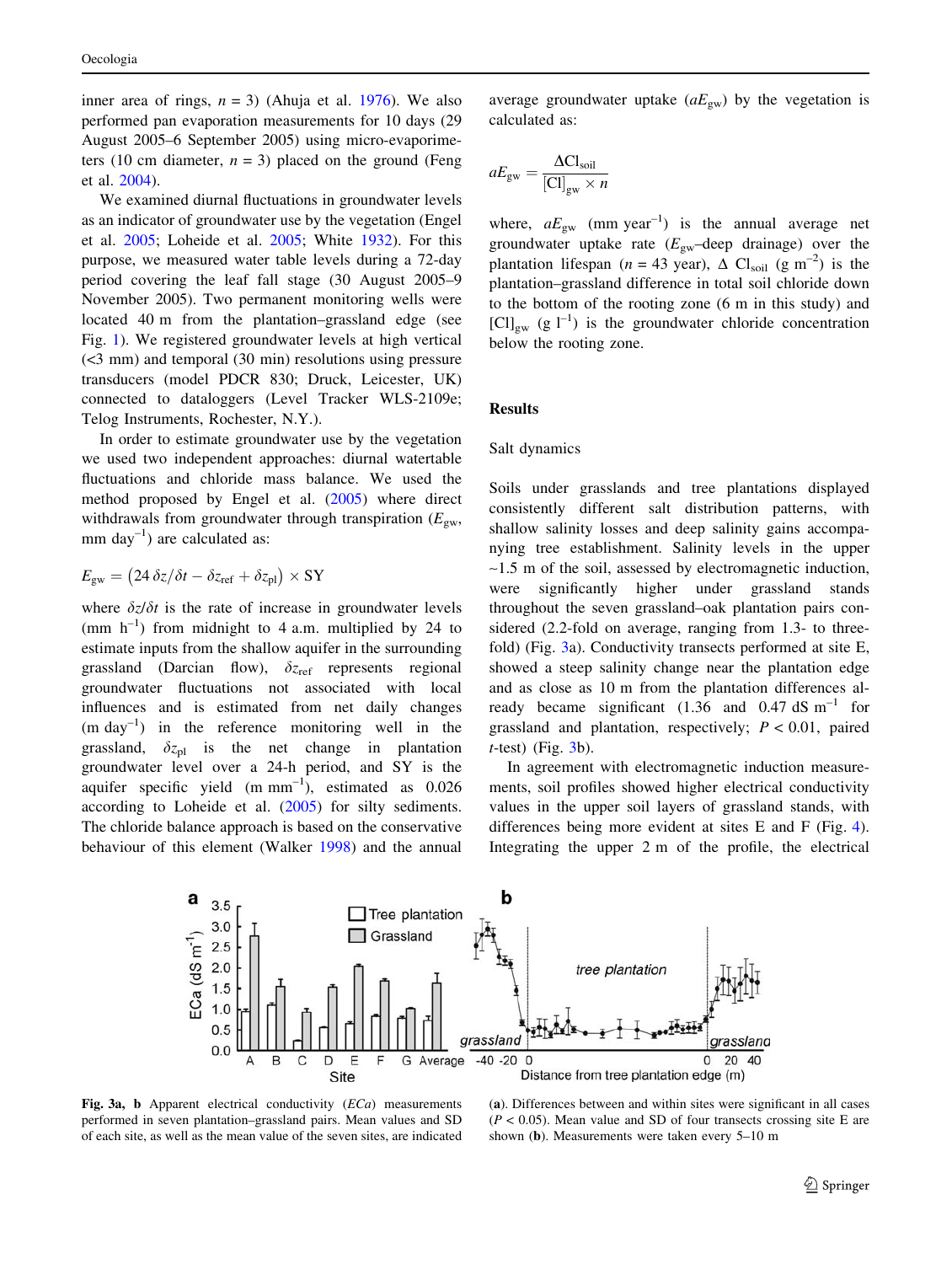<span id="page-5-0"></span>Fig. 4 Soil properties under native grassland and oak plantations pairs at three sites. Electrical conductivity (EC)  $(dS \text{ m}^{-1})$ , chloride (mEq  $l^{-1}$ ), sodium (mEq  $l^{-1}$ ) and pH were measured in a 1:2.5 soil–water extract (mean  $\pm$  SE,  $n = 4$  for 0–3 m). At site E, two soil cores were taken down to a depth of 6 m ( $n = 1$  for 3–6 m). The levels of the watertable during the measurement period are indicated by horizontal lines and their corresponding measured values are in parentheses.  $*P < 0.10$ ,  $*$  $P$  < 0.05, between stands



conductivity of grassland soils doubled, on average, the conductivity of plantation soils (1.06 and 0.50 dS  $\text{m}^{-1}$  for grasslands and plantations, respectively;  $P < 0.10$ , paired t-test). However, the pattern of soil conductivity reversed at deeper soil layers, with plantations showing the highest values (Fig. 4). Plantation soils had 2.5 times higher conductivity than grassland soils in the 2.5- to 3-m layer  $(P < 0.05$ , paired *t*-test, Fig. 4).

Chloride and sodium profiles followed electrical conductivity patterns with grassland stands showing higher concentrations in shallower soil layers and plantations in deeper soil layers (Fig. 4). Integrating the upper 50 cm of soil profiles, grassland soils stored 2.8 times more chloride (40.7 and 14.3  $\text{g m}^{-2}$  for grasslands and plantations, respectively;  $P < 0.05$ , paired t-test) and 6.1 times more sodium (478.1 and 77.9 g  $m^{-2}$  for grasslands and plantations, respectively;  $P < 0.10$ , paired t-test) than plantation ones. In the 2.5- to 3-m soil interval, plantations had 5.6 times more chloride than grasslands (48.8 and 275.6 g  $\text{m}^{-2}$ ) for grasslands and plantations, respectively;  $P < 0.05$ , paired t-test) whereas differences in sodium storage between both types of cover disappeared at this depth (256 and 291.3  $\text{g m}^{-2}$  for grasslands and plantations, respectively;  $P = 0.23$ , paired *t*-test). Although the pattern at site G was not as clear, it also followed the general trend (Fig. 4) with shallow salinity loss (60 and 40% loss of chloride and sodium, respectively, in the 0- to 0.5-m-depth range) and deep salinity gain (67 and 27% gain of chloride and sodium, respectively, in the 2.5- to 3-m-depth range). Soil profiles of calcium carbonate showed larger variability and the integration of the complete soil profile (0–3 m) resulted in higher accumulation at grassland stands (245.2 and 158.9 kg  $m^{-2}$  for grasslands and plantations, respectively;  $P < 0.10$ , paired *t*-test).

Soil pH under grassland and tree plantations showed significant contrasts throughout the profile, with the maximum difference reaching ~1.1 pH units at 30–50 cm depth (Fig. 4) (8.3 and 7.2 for grasslands and plantations, respectively;  $P < 0.10$ , paired t-test). Averaged over the complete soil profile  $(0-3$  m), soil pH was  $\sim 0.7$  unit lower under plantations than grasslands (8.82 and 8.13 for grasslands and plantations, respectively;  $P < 0.10$ , paired t-test). The groundwater sampling transect at site E (see Fig. [1](#page-2-0)) showed saltier groundwater at the tree plantation in comparison with the two grassland wells. In the plantation, electrical conductivity approached 4.9 dS  $m^{-1}$  at the water table and chloride and sodium concentrations 14.8 and 23.5 mEq  $1^{-1}$ , respectively. In the surrounding grasslands the salt content of the groundwater decreased substantially, as evidenced by electrical conductivities averaging 2 dS  $m^{-1}$  and chloride and sodium content approaching 4.8 and 9.4 mEq  $1^{-1}$ , respectively.

## Water dynamics

We identified contrasting patterns of soil moisture storage, infiltration, pan evaporation, and water table-level dynamics between grasslands and oak plantations. Moisture profiles showed significantly drier soils in plantations compared to grassland (Fig. [5](#page-6-0)), suggesting higher water use in the former. On average, soil profiles had ~3% higher gravimetric water content under grasslands than tree plantations (18.5 vs. 15.7%;  $P < 0.05$ , paired t-test). Differences in the total amount of water stored down to 3 m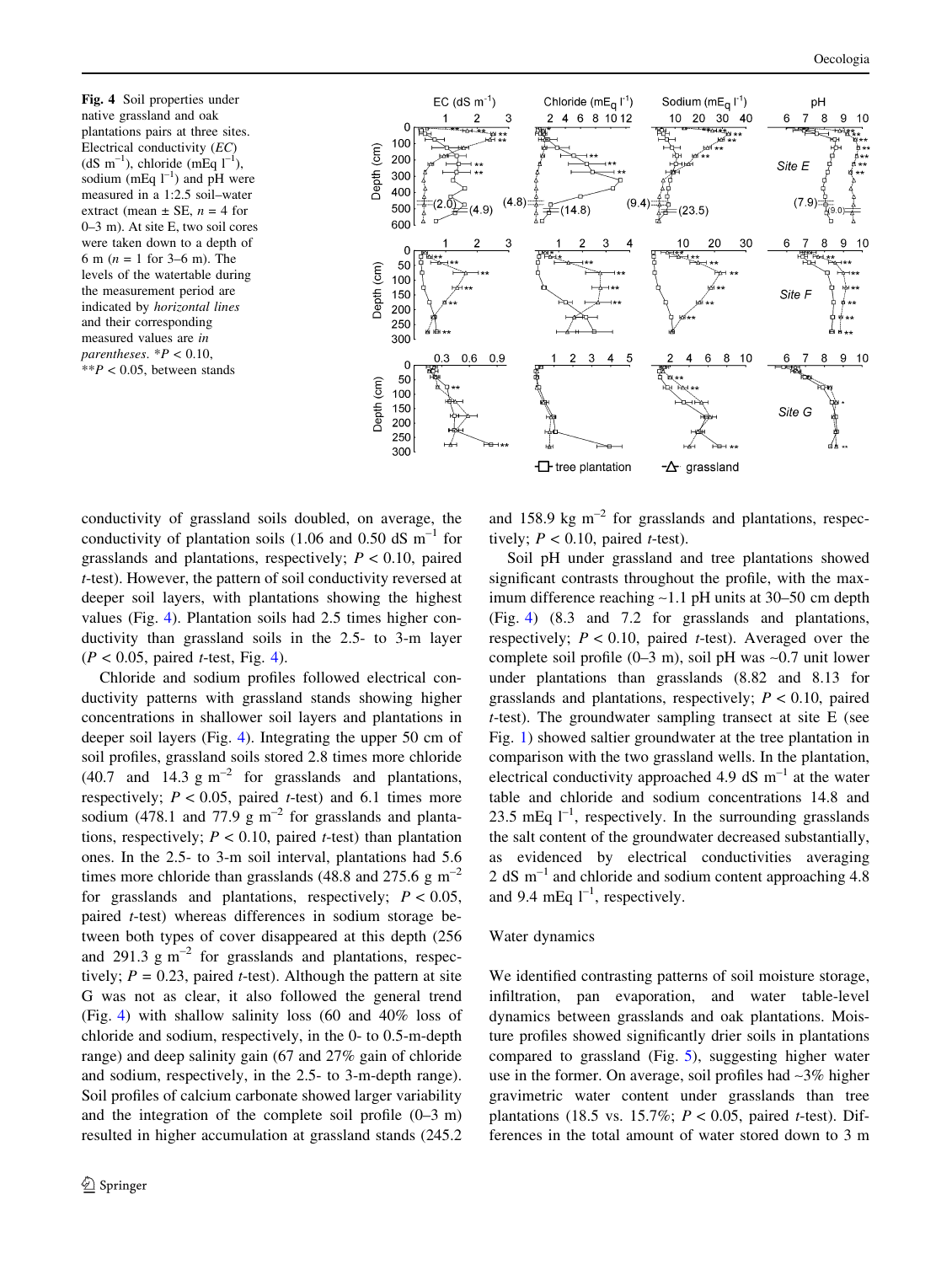<span id="page-6-0"></span>Fig. 5 Water content profiles under native grassland and oak plantations pairs at three sites (mean  $\pm$  SE;  $n = 4$  per stand).  $*P < 0.10, **P < 0.05$  between stands



depth ranged from 44 mm (site E; 662 vs. 706 mm) to 139 mm (site F, 626 vs. 765 mm), averaging ~100 mm. Plant-available water (difference between observed water storage and that expected from a –1.5 MPa soil water potential contents; Campbell 2003) decreased ~74 mm (141 vs. 215 mm) after afforestation, with site F showing the greatest difference (139 mm).

Tree plantations had higher infiltration rates and lower evaporative demand at the ground compared with grasslands. Averaging the three sites, the infiltration rates obtained from the double-ring infiltrometer were 15 times greater under plantations ( $P < 0.05$ , paired t-test), with absolute differences ranging between 12 (site E) and 70 mm  $h^{-1}$  (Site F) (Fig. 6). Evaporative demand at the ground was 5 times higher in the grassland stand (site E, Fig.  $6, P < 0.001$ , *t*-test) with the integration of the 10-dayperiod of measurements (29 August 2005–6 September 2005) yielding a difference of 18 mm of evaporated water in favour of the grassland.



Fig. 6 Water infiltration and pan evaporation rates under native grassland and oak plantations pairs (mean  $\pm$  SE). Infiltration rates  $(nm h^{-1})$  were measured in three pairs (sites E–G) using a doublering infiltrometer ( $n = 3$  per stand). Pan evaporation rates (mm day<sup>-1</sup>) were measured in site E  $(n = 3$  per stand) using micro-evaporimeters (10 cm diameter) for 10 days (29 August 2005–6 September 2005). Differences were significant in all cases ( $P < 0.05$ )

A depression of the water table in the tree plantation with respect to the adjacent grassland together with a clear pattern of diurnal fluctuations suggested groundwater use by trees at site E (Fig. [7\)](#page-7-0). Differences in the absolute groundwater levels (GWL) measured on September 2005 approached 26 cm (GWL<sub>plantation</sub> = 504 cm, GWL $_{grassland}$  $1 = 478$  cm, GWL<sub>grassland</sub>  $2 = 480$  cm) indicating the presence of a depression cone under the plantation. Permanent depth recording at two of these wells indicated that this depression increased to >60 cm at the end of the summer (a larger depression may have taken place since the water table declined below the bottom of the plantation well for a few days at this time) and showed a steady reduction after leaf fall (Fig. [7\)](#page-7-0).

Diurnal watertable fluctuations of at least 10 mm were observed for 87% of the 46-day period before the onset of leaf fall, indicating a direct discharge of groundwater by trees (Fig. [7](#page-7-0)). In this period, the average fluctuation approached 55 mm. Daily watertable decline started at 0830–0930 hours, likely corresponding with transpirational uptake by oak trees, while the rise in the watertable started at 1730–1830 hours, suggesting the dominance of hydraulic equilibration fluxes once transpiration withdrawals ceased. Rainfall events interrupted fluctuations and caused a continuous rise in the groundwater level both in the night and daytime in the plantation but not in the grassland, indicating a cessation of groundwater use by trees (Fig. [7\)](#page-7-0). At the end of the measurement period, when leaves had almost completely fallen, fluctuations disappeared.

The chloride mass balance and the water table fluctuation analysis provided convergent estimates of groundwater consumption by oak trees at site E. Considering the whole soil column down to 6 m depth (at this depth chloride concentrations in both stands converged), the tree plantation displayed a net chloride gain of 3.06 kg chloride  $m^{-2}$ or approximately 71.1 g chloride  $m^{-2}$  year<sup>-1</sup>. With an average groundwater chloride concentration of 183 mg  $1^{-1}$ at 6 m depth, an average annual groundwater uptake of  $\sim$ 388 mm year<sup>-1</sup> would have been needed to convey the mass of chloride accumulated in the plantation. Diurnal water table fluctuations suggested that groundwater use by vegetation averaged 1.87 mm day<sup>-1</sup> (range  $0.55-$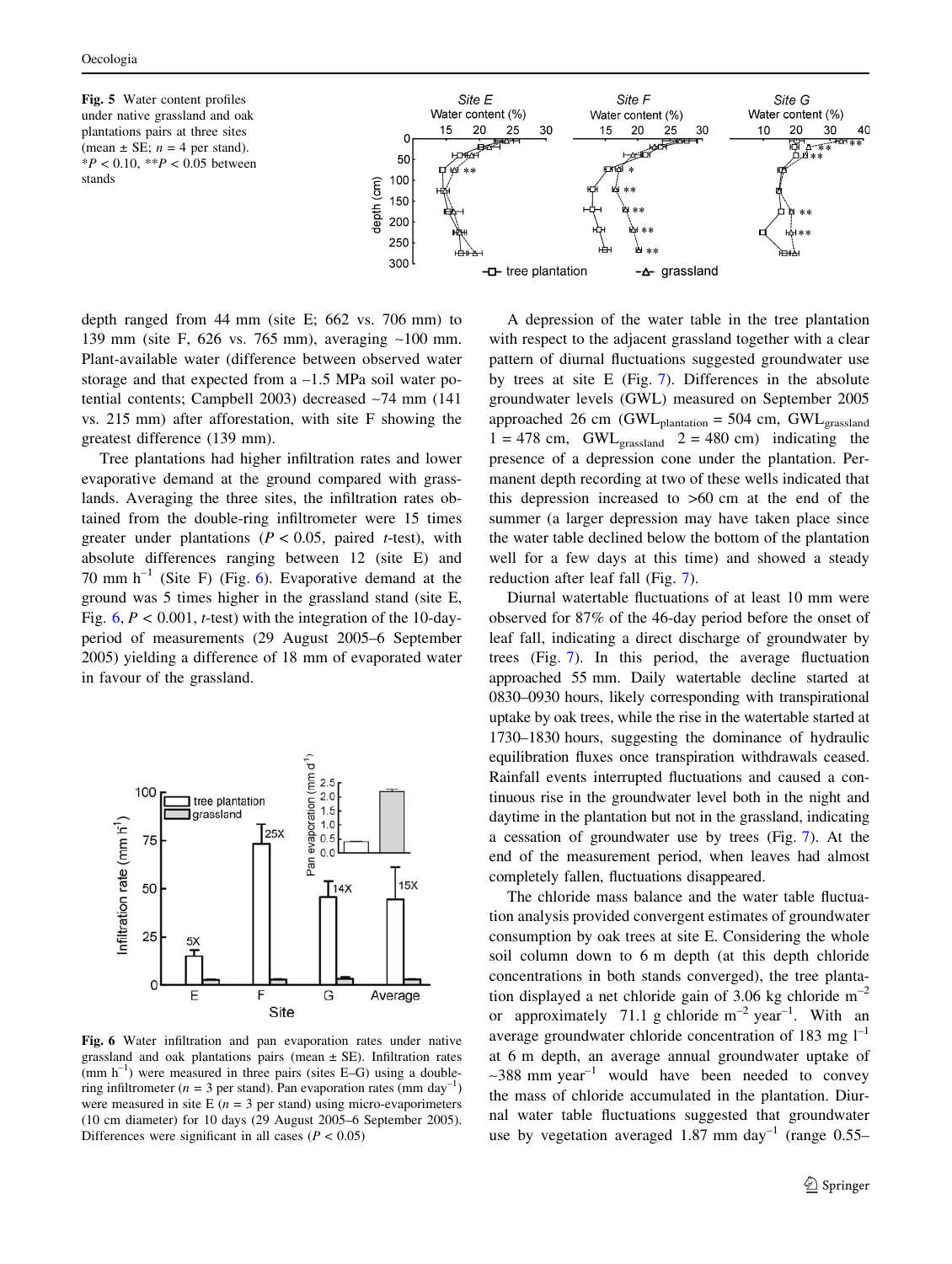<span id="page-7-0"></span>

Fig. 7 Water table dynamics under native grassland and oak plantation at site E. Water table levels were measured from 30 August 2005 to 9 November 2005 at permanent monitoring wells located 40 m from the plantation–grassland edge (see Fig. [1\)](#page-2-0). Levels correspond to the absolute elevation of the water table with respect to the ground level. Water levels were monitored at high vertical (<3 mm) and temporal (30 min) resolution. Rainfall events registered during the monitoring period are indicated by solid lines and the rainfall amounts are indicated *below*. The beginning  $(B)$  and end  $(E)$ of the leaf fall are indicated. Dotted lines indicate periods in which the plantation well became dry

3.19 mm  $\text{day}^{-1}$ ) during the study period prior to the leaf fall stage. Taking into account that trees have leaves only for 6 months, a rough annual integration of these measurements would give a value of  $341$  mm year<sup>-1</sup>. These independent estimates showed good agreement, suggesting that groundwater contributions may complement precipitation (540 mm year<sup>-1</sup>) raising water inputs to tree plantations by two-thirds.

## Discussion

The establishment of oak trees on natural salt-affected grasslands of the Great Hungarian Plain has substantially changed water dynamics at different scales, altering salt transport/storage patterns along the ecosystem–vadose zone–aquifer continuum. Water flow contrasts between grasslands and plantations left their imprint on salt distribution through the flushing of surface soil salts accumulated before hydrological regulation and the development of a new and stronger salt accumulation zone at deeper soil layers.

By modifying vertical water movement, grassland afforestation triggered the desalinization and dealkalization of shallow soil layers, something that the earlier lowering of the water table was unable to accomplish on its own. Although more than a century has passed since the intervention of humans in the regional hydrology of Hortobagy decoupled the salt source (i.e. groundwater) from the soil surface of most of its native ecosystems, the grasslands still present large salt accumulations in their upper soil layers (Abrahám and Bocskai  $1971$ ; Figs. [3](#page-4-0), [4\)](#page-5-0). The vertical distribution of salts in grassland soils, with a bulge at  $\sim$ 50–

150 cm, suggests that they date from pre-drainage times when the water table was shallower. Likely, these salts remained unflushed because the high sodium content and fine soil texture interacted severely hindering the downward movement of water and salts (Schofield et al. [2001](#page-9-0); Szabolcs [1989](#page-9-0); Figs. [2,](#page-3-0) [4,](#page-5-0) [6](#page-6-0)). However, the removal of this salt bulge following tree establishment was confirmed in the seven oak plantation–grassland pairs (Fig. [3\)](#page-4-0). This result, together with our infiltration measurements and the observation of pond formation in grassland stands but not in plantation stands following a large rain event (60 mm on 22–29 August 2005), supported the hypothesis that trees favoured salt leaching in these soils through changes to their physical properties. These contrasts in the downward movement of water match other observations which have compared trees/shrubs and grassland sites (Deuchards et al. [1999](#page-9-0); Devitt and Smith [2002;](#page-9-0) Eldridge and Freudenberger [2005](#page-9-0)) and may result from a higher root density (Jackson et al. [1996](#page-9-0)), microfaunal activity (Munzbergova and Ward [2002](#page-9-0)), and/or higher content of soil organic matter and litter (Grieve [1980\)](#page-9-0) of afforested sites improving the porosity and water transport capacity of soils. The leaching of soluble salts that commonly follows the afforestation of sodic soils in the Caspian region and India (Mishra and Sharma [2003](#page-9-0); Sizemskaya and Romanenkov [1992\)](#page-9-0) would also be explained by the mechanisms observed in Hortobagy.

Although the conversion of grassland to plantation has clearly promoted salt removal in upper soil layers, the opposite took place at greater depth, with salts accumulating in the vadose zone and aquifer (Fig. [4](#page-5-0)). Net salt gains in tree plantations have been likely triggered by the re-initiation of the groundwater discharge regime that was interrupted ~150 years ago following regional artificial drainage. Differences between the original salinization process and the one triggered by tree plantations should be pointed out, however. While salinization in the native grasslands took place in the upper soil layers and was accompanied by soil alkalinization (Schofield et al. [2001,](#page-9-0) Fig. [4](#page-5-0)), the new, tree-mediated, salinization process proceeded at greater depth, in the capillary fringe zone, and was not accompanied by alkalinization (similar soil pH and lack of significant sodium gains; Fig. [4](#page-5-0)). In addition, trees promoted a more intense salt accumulation process in comparison with the original grasslands, as suggested by the sharp chloride bulge that they generated (Fig. [4](#page-5-0)). This contrast probably resulted from the greater evaporative capacity that tree canopies display in comparison with grasslands as a consequence of their higher aerodynamic conductance (Calder [1998;](#page-9-0) Kelliher et al. [1993\)](#page-9-0).

Vegetation shifts, interacting with human interventions, led to profound changes in the regional hydrology of Hortobagy that translated into new and contrasting salt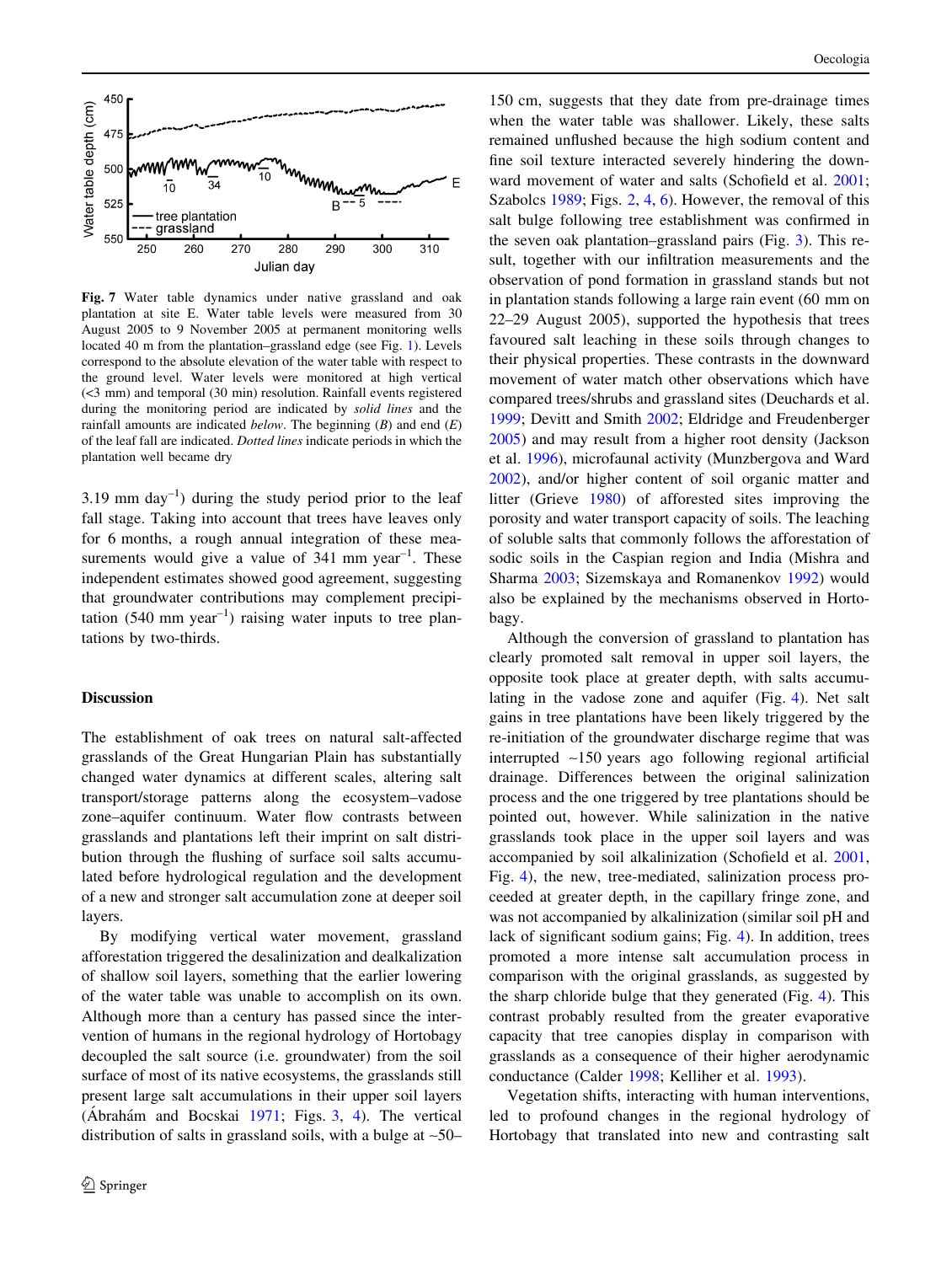accumulation and distribution patterns. Before hydrological regulation, the poor drainage network of the region determined the presence of a shallow water table across most of the landscape, favouring a discharge regime in which grass transpiration together with soil and pond evaporation balanced precipitation inputs leading to surface salt accumulation (Schofield et al. [2001](#page-9-0); Fig. 8a). With the hydrological regulation process, the regional drainage network was significantly improved and the water table lowered, decoupling it from the surface ecosystem (Szabolcs [1979;](#page-9-0) Fig. 8b). Although evaporative groundwater discharge was interrupted and, as a consequence, salt accumulation stopped, the existing salt pool remained unflushed due to the poor physical condition of soils. After tree establishment, downward water percolation was significantly increased and as a consequence, salts in the



Fig. 8a–c Hypothetical mechanisms shaping the salinization patterns observed at grassland and tree plantations of Hortobagy. Before hydrological regulation the water table was shallow enough to allow a discharge regime sustained by transpiration, and soil and pond evaporation, leading to salt accumulation in the upper soil layers (a). After hydrological regulation, the water table was lowered and the discharge regime interrupted, but salts remained due to poor soil physical conditions preventing their leaching (b). With afforestation salts were flushed from the upper soil layers but the discharge regime was re-established leading to a deeper and stronger salt accumulation (c)

upper soil layers were flushed and ponding and overland flow eliminated (Fig. 8c). At greater depth, however, tree roots depressed the water table through groundwater absorption, generating Darcian flows from surrounding grasslands that supplied water and salts to the plantation. An evaporative groundwater discharge regime in which transpiration (as opposed to soil and pond evaporation) was the most important component was established and a new salt accumulation process began.

The establishment of trees on grassland ecosystems by means of both human-induced afforestation and natural invasion is taking place around the world at increasing rates (Geary [2001](#page-9-0); Jackson et al. [2002](#page-9-0)) and may intensify in the near future motivated by an eventual carbon sequestration market (Wright et al. [2000](#page-10-0)). Beneficial and problematic consequences could emerge from this land use shift. We have shown that trees, by changing soil physical properties, may enhance water infiltration and help to reclaim naturally salt-affected soils. At the same time, largescale afforestation can trigger a substantial draw-down of water tables that could be beneficial in places where shallow water tables constrain crop production (e.g. Australia, Barret-Lennard [2002](#page-9-0); Argentina, Taboada and Lavado [1988](#page-9-0)); but deleterious if the higher water use of trees (Nosetto et al. [2005](#page-9-0)) translates into lower water yield (Farley et al. [2005\)](#page-9-0) and impaired groundwater renewal (Jobbágy and Jackson [2004](#page-9-0)), eventually jeopardizing other water uses. Moreover, groundwater use by trees may enhance forest productivity, but at the same time, trigger a rapid secondary salinization of vadose zones and aquifers compromising the sustainability of forestry in the long term.

Besides proving that vegetation changes can have strong effects on water dynamics with cascading consequences on salt accumulation and distribution, our study has shown that focusing on the whole ecosystem–vadose zone–aquifer continuum is critical to understanding salinization processes operating at different temporal and spatial scales. Interestingly, if we had focused on the surface ecosystem (up to 1 m depth of the soil profile), as in most ecological studies, we would have concluded that afforestation promotes the desalinization of the ecosystem, far from the real situation. Furthermore, tools commonly used in hydrological studies, such as salt balances and water table fluctuations analysis, could supplement ecological techniques, allowing a better understanding of ecosystem process. A broad ecohydrological perspective that explicitly considers the influence of vegetation on groundwater hydrology is needed to anticipate the consequences of land use changes on water and soil resources.

Acknowledgements This research was supported by grants from SECYT (Argentina) and NKTH (Hungary) and the Inter-American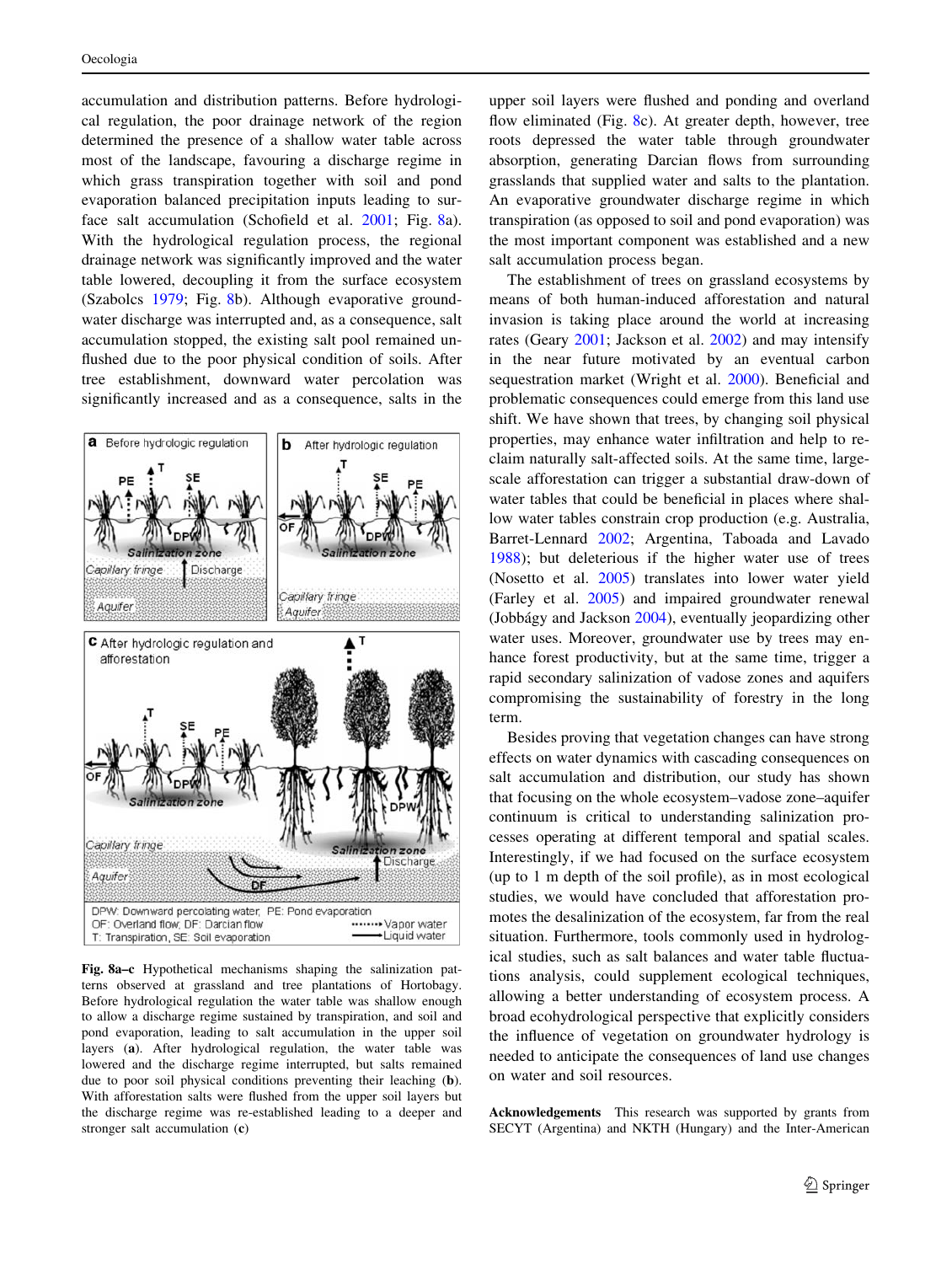<span id="page-9-0"></span>Institute for Global Change Research (IAI, CRN II 2031), which is supported by the US National Science Foundation (grant GEO-0452325). Very helpful field assistance was provided by Klára Treczker and János Rásó. Special thanks to Imre Csiha and many people from the Experimental Station for Tree Planting on Alkali Land at Püspökladány for their hospitality and generosity. Ana Acosta and Silvina Ballesteros assisted us with the laboratory work. We thank Marisa Puente for her suggestions to improve this manuscript. M. Nosetto was supported by CONICET (Beca Doctoral Interna).

# References

- Ábrahám L, Bocskai J (1971) The utilization and amelioration of Solonetz soils in Hungary. In: Szabolcs I (ed) European solonetz soils and their reclamation. Akadémiami Kiado, Budapest, pp 61–97
- Ahuja LR, El-Swaify SA, Rahman A (1976) Measuring hydrologic properties of soil with a double-ring infiltrometer and multipledepth tensiometers. Soil Sci Soc Am J 40:494–499
- Barret-Lennard EG (2002) Restoration of saline land through revegetation. Agric Water Manage 53:213–226
- Bazilevich NI (1965) The geochemistry of soda soils. Jerusalem
- Béla T (1972) Szikesek Fásítása (Afforestation on salt-affected soils). Akadémiai Kiadó, Budapest
- Bouyoucos GJ (1962) Hydrometer method improved for making particle size analysis of soils. Agron J 54:464–465
- Calder IR (1998) Water use by forests, limits and controls. Tree Physiol 18:625–631
- Canadell J, Jackson RB, Ehleringer JR, Moones HA, Sala OE, Schulze ED (1996) Maximum rooting depth of vegetation types at the global scale. Oecologia 108:583–595
- Culf AD, Allen SJ, Gash JHC, LLoyd CR, Wallace JS (1993) Energy and water budgets of an area of patterned woodland in the Sahel. Agric For Meteorol 66:65–80
- Deuchards SA, Townend J, Aitkenhead MJ, Fitzpatrick EA (1999) Changes in soil structure and hydraulic properties in regenerating rain forest. Soil Use Manage 15:183–187
- Devitt DA, Smith SD (2002) Root channel macropores enhance downward movement of water in a Mojave Desert ecosystem. J Arid Environ 50:99–108
- Dunkerly D (2000) Hydrologic effects of dryland shrubs: defining the spatial extent of modified soil water uptake rates at an Australian desert site. J Arid Environ 45:159–172
- Eldridge DJ, Freudenberger D (2005) Ecosystem wicks: woodland trees enhance water infiltration in a fragmented agricultural landscape in eastern Australia. Aust Ecol 30:336–347
- Engel V, Jobba´gy EG, Stieglitz M, Williams M, Jackson RB (2005) The hydrological consequences of Eucalyptus afforestation in the Argentine Pampas. Water Resourc Res 41:W10409, doi:10410.11029/12004WR003761
- FAO (1991) World Soil Resources. An explanatory note on the FAO world soil resources map at 1:25.000.000 scale. Soil Resourc Rep 66. Food and Agriculture Organization, Rome
- Farley KA, Jobbágy EG, Jackson RB (2005) Effects of afforestation on water yield: a global synthesis with implications for policy. Global Change Biol 11:1565–1576
- Feng S, Hu Q, Qian W (2004) Quality control of daily meteorological data in China, 1951–2000: a new dataset. Int J Climatol 24:853– 870
- Frankenberger WT, Tabaitabai MA, Adriano DC, Doner HE (1996) Bromine, chlorine and fluorine. In: Sparks SL et al (eds) Methods of soil analysis—part 3 chemical methods. Soil Science Society of America, Madison, Wis., pp 883–868
- Geary TF (2001) Afforestation in Uruguay—study of a changing landscape. J For 99:35–39
- George RJ, McFarlane DJ, Nulsen RA (1997) Salinity threatens the viability of agriculture and ecosystems in Western Australia. Hydrogeol J 5:6–21
- Grieve IC (1980) Some contrasts in soil development between grassland and deciduous woodland sites. J Soil Sci 31:137–145
- Heuperman A (1999) Hydraulic gradient reversal by trees in shallow water table areas and repercussions for the sustainability of treegrowing systems. Agric Water Manage 39:153–167
- Jackson RB, Canadell J, Ehleringer JR, Mooney HA, Sala OE, Schulze ED (1996) A global analysis of root distributions for terrestrial biomes. Oecologia 108:389–411
- Jackson RB, Banner JL, Jobbagy EG, Pockman WT, Wall DH (2002) Ecosystem carbon loss with woody plant invasion of grasslands. Nature 418:623–626
- Jenny H (1941) Factors of soil formation. McGraw-Hill, New York
- Jobba´gy EG, Jackson RB (2004) Groundwater use and salinization with grassland afforestation. Global Change Biol 10:1299–1312
- Kelliher FM, Leuning R, Schulze ED (1993) Evaporation and canopy characteristics of coniferous forests and grasslands. Oecologia 95:153–163
- Lavado RS, Taboada MA (1988) Water, salt and sodium dynamics in a natraquoll in Argentina. Catena 15:577–594
- Loheide SPI, Butler JJJ, Gorelick SM (2005) Estimation of groundwater consumption by phreatophytes using diurnal water table fluctuations: a saturated-unsaturated flow assessment. Water Resour Res 41:W07030, doi:07010.01029/02005WR003942
- Mishra A, Sharma SD (2003) Leguminous trees for the restoration of degraded sodic wasteland in eastern Uttar Pradesh, India. Land Degrad Dev 14:245–261
- Mishra L, Mishra A, Sharma SD, Pandey R (2004) Amelioration of a highly alkaline soil by trees in northern India. Soil Use Manage 20:325–332
- Morras H, Candioti L (1982) Relación entre permeabilidad, ciertos caracteres analíticos y situación topográfica de algunos suelos de los bajos submeridionales (Santa Fé). Rev Invest Agro 26:23-32
- Munzbergova Z, Ward D (2002) Acacia trees as keystone species in Negev desert ecosystems. J Veg Sci 13:227–231
- Nosetto M, Jobba´gy EG, Paruelo JM (2005) Land use change and water losses: the case of grassland afforestation across a soil textural gradient in Central Argentina. Global Change Biol 11:1101–1117
- Pickett STA (1989) Space-for-time substitution of as an alternative to long-term studies. In: Likens GE (ed) Long-term studies in ecology: approaches and alternatives. Springer, Berlin Heidelberg New York, pp 110–135
- Schofield R, Thomas DSG, Kirby MJ (2001) Causal processes of soil salinization in Tunisia, Spain and Hungary. Land Degrad Dev 12:163–181
- Scanlon BR, Reedy RC, Stonestrom DA, Prudic DE, Dennehy KF (2005) Impact of land use and land cover change on groundwater recharge and quality in the southwestern US. Global Change Biol 11:1577–1593
- Sizemskaya ML, Romanenkov VA (1992) The evaluation of the desalinization rate of Solonchakous Solonetzes in ther Northern Caspian region under agroforestry practice. Pochvovedenie 6:83–91
- Stefanovits P (1981) Mezögazdasági Kiadó (Soil science). Budapest Szabolcs I (1979) Review of research on salt-affected soils. UNESCO,
- Paris Szabolcs I (1989) Salt-affected soils. CRC, Fla.
- Taboada MA, Lavado RS (1988) Grazing effects of the bulk density in a Natraquoll of the flooding Pampa of Argentina. J Range Manage 41:500–503